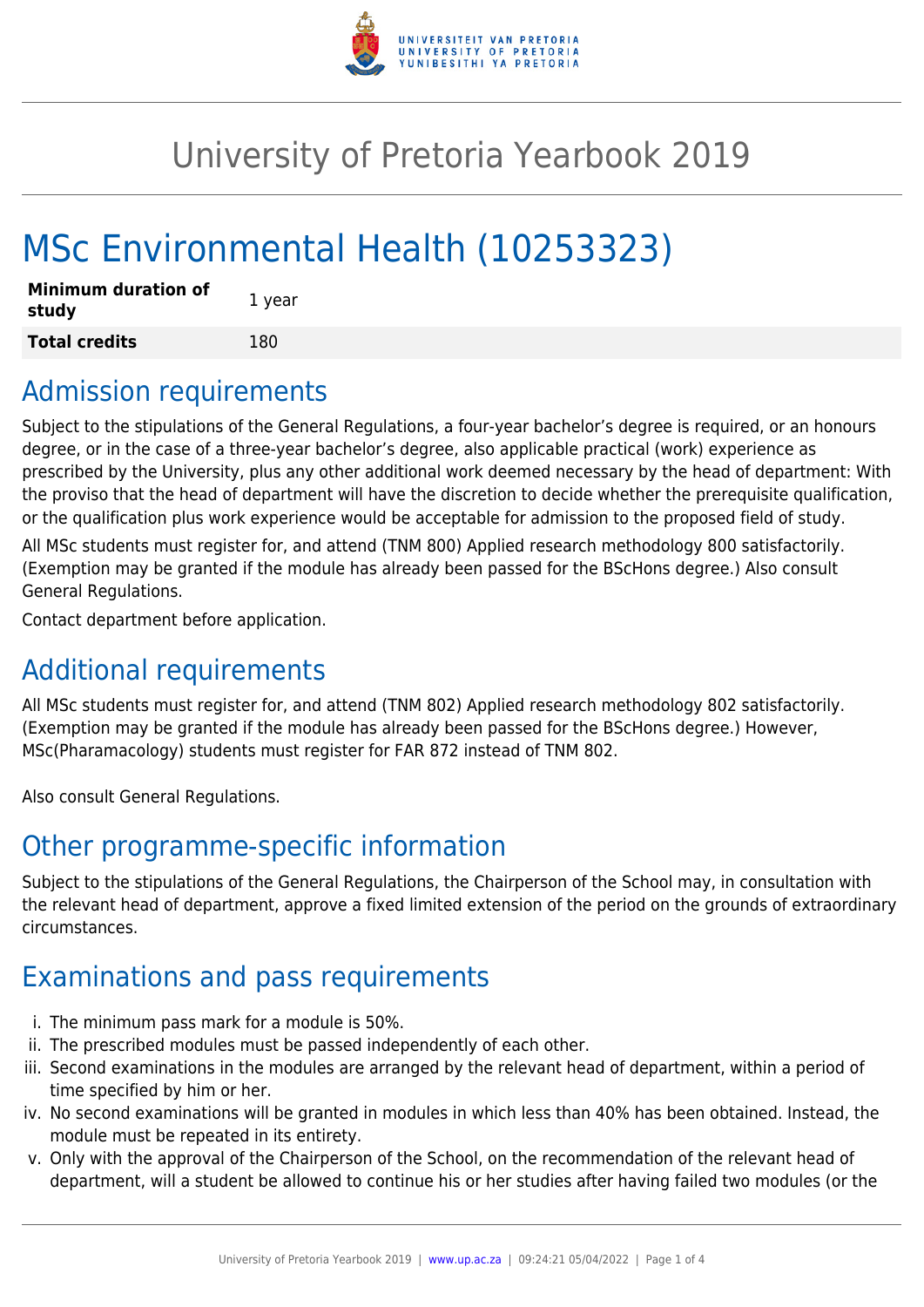

same module twice).

# Research information

### **Research protocol**

After registration, a student is required to submit a complete research protocol regarding the proposed dissertation to the Academic Advisory Committee and if necessary, also to the Ethics Committee for approval.

### **Dissertation**

A dissertation on an approved research project must be passed in addition to the coursework. The stipulations of the General Regulations regarding the preparation and submission, the technical editing and the résumé of the dissertation apply.

A systematic literature review (Cochrane type) on an approved subject, which is undertaken in such a manner that bias in minimised, may be presented as an alternative to the dissertation for awarding the MSc degree, provided that the module CLI 870 Principles of clinical epidemiology has been successfully completed. It requires, inter alia, a research protocol with clearly formulated objectives and methods. Inclusion and exclusion methods for the study must be determined. Where applicable, the data must be summarised (meta analysis), with applicable statistical methods.

### Pass with distinction

The average mark of the modules, weighted in respect of the number of credits acquired for each individual module, will be the final mark (%) of the coursework.

The degree is conferred with distinction on a student who obtains an average mark of at least 75% in the coursework, as well as a final mark of at least 75% for the dissertation.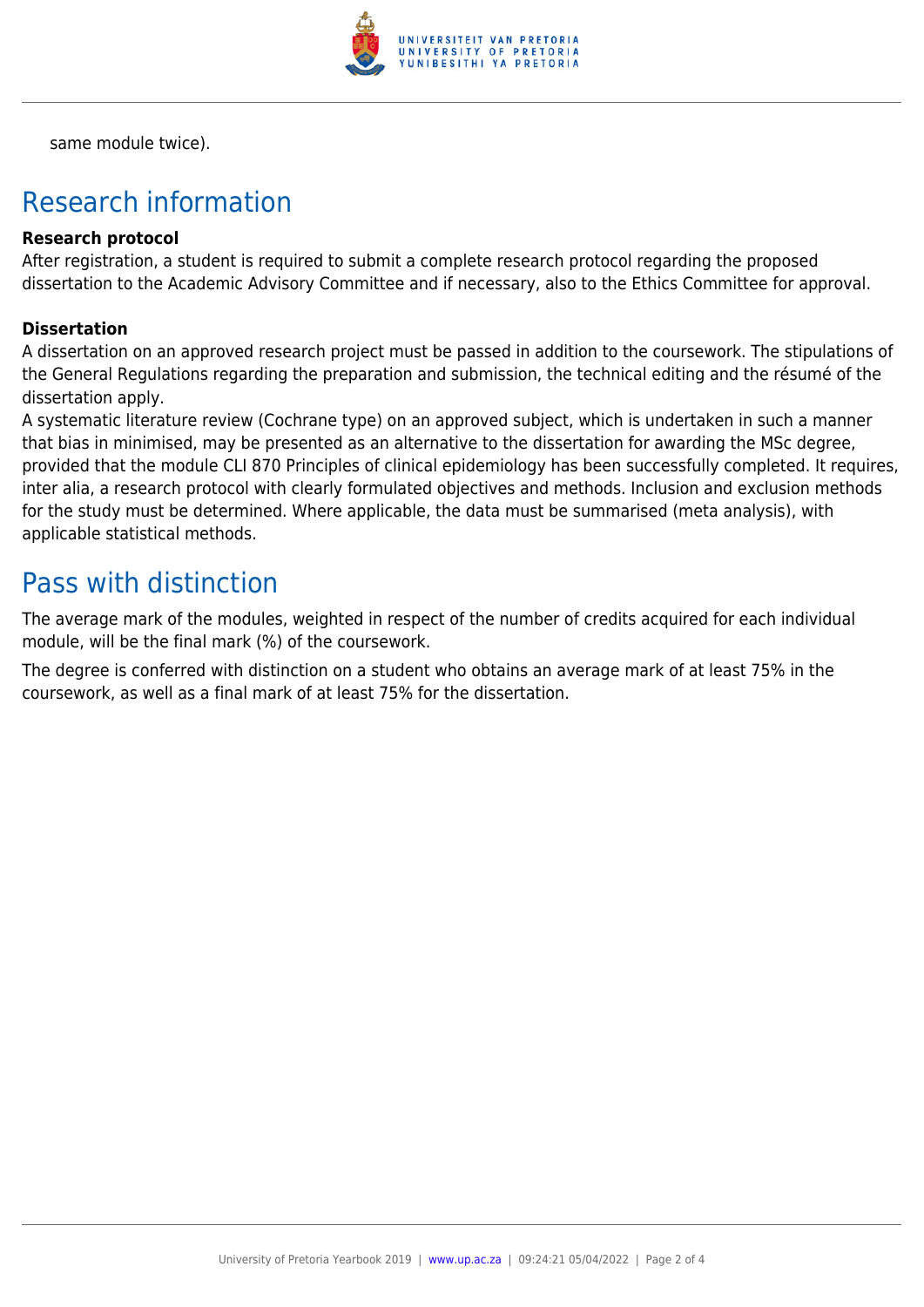

# Curriculum: Final year

**Minimum credits: 180**

### **Core modules**

### **Dissertation: Environmental health 890 (EHM 890)**

| <b>Module credits</b>         | 180.00                                    |
|-------------------------------|-------------------------------------------|
| <b>Prerequisites</b>          | No prerequisites.                         |
| Language of tuition           | Module is presented in English            |
| <b>Department</b>             | School of Health System and Public Health |
| <b>Period of presentation</b> | Year                                      |

### **Scientific writing 873 (HMS 873)**

| <b>Module credits</b>         | 0.00                                      |
|-------------------------------|-------------------------------------------|
| Language of tuition           | Module is presented in English            |
| <b>Department</b>             | School of Health System and Public Health |
| <b>Period of presentation</b> | Year                                      |

### **Learning in public health 873 (PHM 873)**

| <b>Module credits</b>         | 0.00                                      |
|-------------------------------|-------------------------------------------|
| Language of tuition           | Module is presented in English            |
| <b>Department</b>             | School of Health System and Public Health |
| <b>Period of presentation</b> | Year                                      |

### **Module content**

This is the first (one-week) module at the beginning of the year focusing on learning. At the end of this week, you will have a much better understanding of what you actually want to achieve in public health and what you need to learn to get there. You will probably also have changed your views on learning: from individual surface learning and memorization, to valuing deep learning often in a group context. Finally, you will have achieved the ability to use the ever-increasing knowledge in health, philosophy, and ethics that are generated on the internet to your own best advantage.

### **Applied research methodology 802 (TNM 802)**

| <b>Module credits</b>                                                                                                                                                                                                           | 0.00                                |
|---------------------------------------------------------------------------------------------------------------------------------------------------------------------------------------------------------------------------------|-------------------------------------|
| Language of tuition                                                                                                                                                                                                             | Module is presented in English      |
| <b>Department</b>                                                                                                                                                                                                               | <b>Health Sciences Deans Office</b> |
| <b>Period of presentation</b>                                                                                                                                                                                                   | Year                                |
| <b>Module content</b>                                                                                                                                                                                                           |                                     |
| $\sim$ . The set of the set of the set of the set of the set of the set of the set of the set of the set of the set of the set of the set of the set of the set of the set of the set of the set of the set of the set of the s |                                     |

\*Attendance module only.